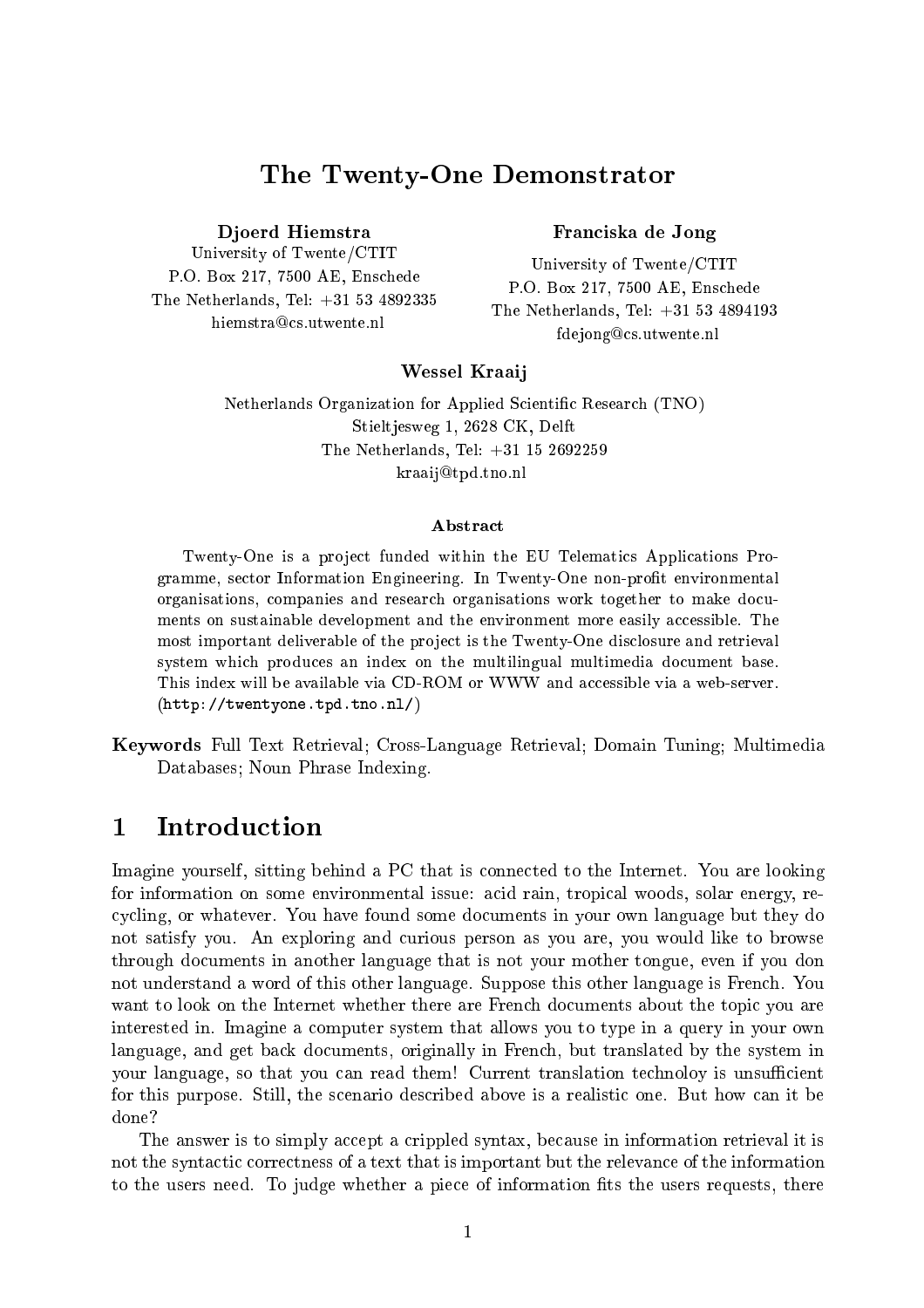is no need for a grammatical correctness. Moreover, if the information appears to be important, but is too ungrammatical or inunderstandable, the user can get it translated manually. In this way only those texts are manually translated that are actually used.

Translation might also seem a strange request in a virtual world called Internet that is dominated by the English language, nowadays generally accepted as the standard scientific and cultural language by the whole western world. But the real world is different. The majority of the people are still very resistant or incapable to cross the language borders. Moreover, a lot of very interesting information, especially in the environmental field, is simply not available in English. This information remains veiled for most people that do not speak the language in which the information is stated. Twenty-One aims at changing this situation rigorously without the mega-effort of translating every piece of information into every possible language. By making use of modern natural language technology, documents will be translated fully automatically into the users language, whatever this language may be. For the moment however, Twenty-One will be restricted to English, Dutch, French and German, with a tentative extension to Spanish.

## 2Functionality

Twenty-One is much more than automatic translation. The project aims at multimedia ob jects, rather than just pieces of textual information. Twenty-One can be characterized by the following keywords:

- Multimedia; The Twenty-One system aims at the disclosure of documents of different media types and / or data formats e.g. paper documents, WEB documents, word processor documents, text annotated images, audio or video material with textual annotations.
- Document conversion; The system incorporates a component for the conversion of the various document formats into standard representation (SGML/HTML), including a tool for the conversion of paper documents into electronic format, on the basis of lay-out semantics analysis and optical character recognition.
- Advanced disclosure techniques; The Twenty-One Multimedia document base will be disclosed using several advanced techniques like fuzzy matching, rule-based natural language processing for phrase indexing, relevance ranking and automatic hyperlinking.
- Multilinguality; The Twenty-One database consists of documents in different languages, initially Dutch, English, French and German but extensions to other European languages are envisaged. Twenty-One supports Cross-Language Information Retrieval, that is users are able to retrieve documents in the four project languages by typing a query in their native language.
- Domain-tuning: Sustainable Development; The aim of the project is to build a system that supports and improves dissemination of information about 'local agenda  $21'$  initiatives. This requires a special effort in the acquisition of linguistic resources that are tuned to the language and vocabulary in this domain.

The project also provides a so-called Information Transaction Model that treats environmental multimedia information in such a way that both producers, providers and users of the information benefit from participating.